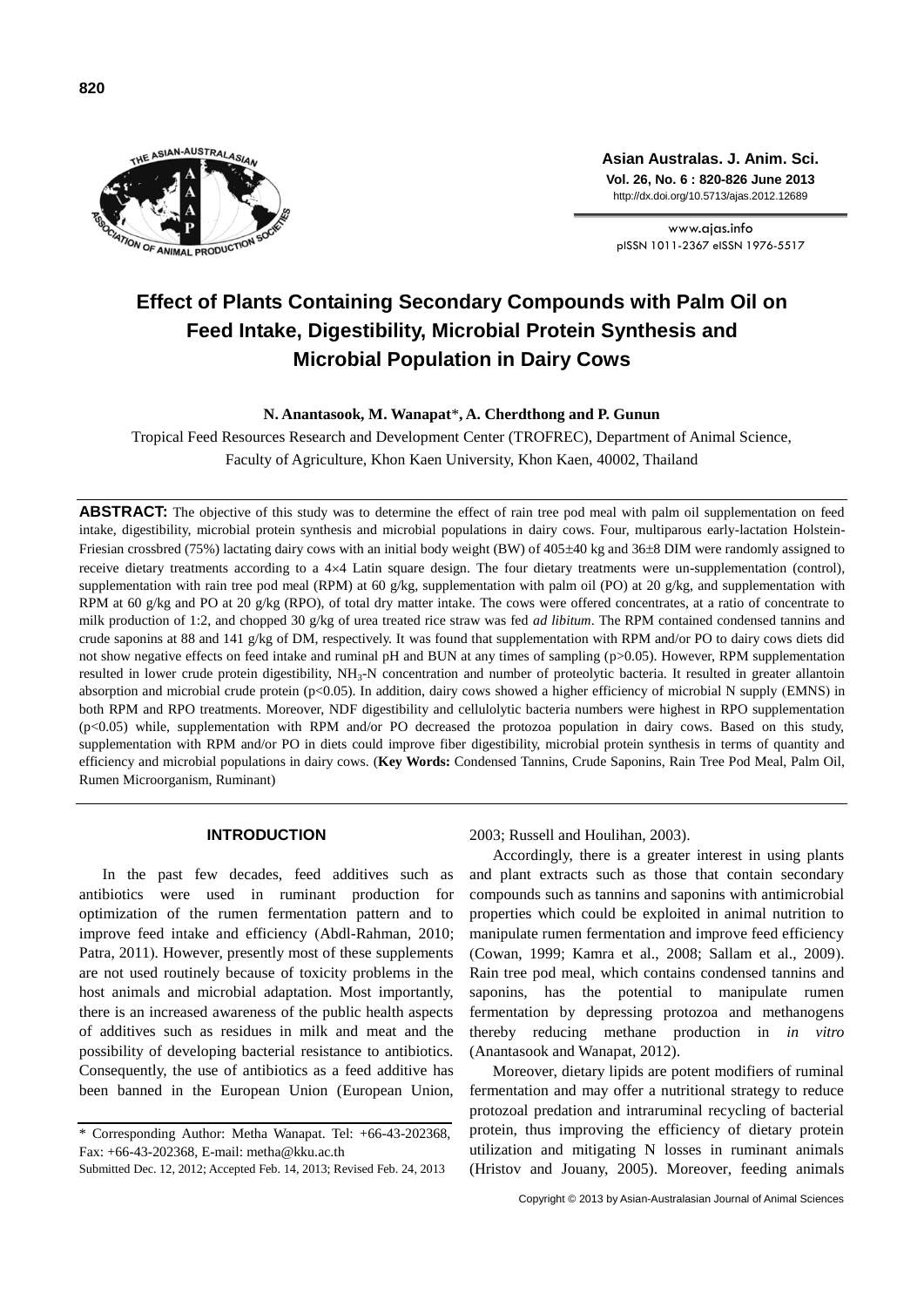with vegetable oils such as soybean oil has the potential to reduce methanogenic bacteria (Mao et al., 2010). Therefore, the objective of this study was to investigate the supplementation with rain tree pod meal and palm oil on feed intake, digestibility, microbial protein synthesis and microbial populations in dairy cows.

#### **MATERIAL AND METHODS**

## **Animals, diets and experimental design**

Four, multiparous mid-lactation Holstein-Friesian crossbred (75% Holstein-Friesian with 25% Thai native breed) lactating dairy cows with initial BW of  $405\pm40$  kg and  $36\pm8$  DIM were used in the experiment. Cows were randomly assigned to receive dietary treatments according to a  $4\times4$  Latin square design to investigate the effect of condensed tannins (CT) and saponins (SP) from rain tree pod meal (RPM) with palm oil (PO) on feed intake, digestibility, microbial protein synthesis and microbial population in dairy cows.

The four dietary treatments were un-supplemented (control), supplementation with RPM at 60 g/kg, supplementation with PO at 20 g/kg, and supplementation with RPM at 60 g/kg and PO at 20 g/kg (RPO), of total dry matter intake. The RPM was prepared by the following, i) collect rain tree pods with black-brown coloration from ground; ii) chop rain tree pods with chopping machine; iii) sun dry rain tree pods for two-three days; iv) grind rain tree pods with grinding machine. The concentrate mixed diets were formulated to be at 181 g/kg CP and 806 g/kg TDN, dry matter basis. The cows were offered concentrate, at a ratio of concentrate to milk production of 1:2, and chopped 30 g/kg of urea treated rice straw was fed *ad libitum*. The ingredients and chemical composition of diets are shown in the Table 1.

Cows were housed in individual pens and received free choice of clean fresh water and mineral blocks that were available at all times. The experiment was run in four periods, each experimental period lasted for 21 d, the first 14 d for treatment adaptation and for feed intake measurements whist the last 7 d were for sample collection of feeds, feces, and urine. Body weights were measured at the first and last days of sampling.

#### **Data collection, analysis and sampling procedures**

Feeds and refusals were sampled daily during the collection period and were composited by period prior to chemical analyses. Feeds, fecal and urine samples were collected during the last seven days of each period. Fecal samples were collected at 09.00 or 12.00 h by rectal sampling whilst urine samples were collected by spot sampling. Urination was induced by manual stimulation of the vulva; the sample was collected at 09.00 and/or 12.00 h.

**Table 1.** Ingredients and chemical composition of concentrate, urea treated rice straw and rain tree pod meal used in the experiment

| Item                                    | Concentrate                         | UTRS <sup>1</sup> | $RPM^2$ |  |  |  |
|-----------------------------------------|-------------------------------------|-------------------|---------|--|--|--|
| Ingredient (g/kg of dry matter)         |                                     |                   |         |  |  |  |
| Cassava chip                            | 459                                 |                   |         |  |  |  |
| Rice bran                               | 67                                  |                   |         |  |  |  |
| Brewery grain                           | 137                                 |                   |         |  |  |  |
| Palm kernel meal                        | 139                                 |                   |         |  |  |  |
| Coconut meal                            | 118                                 |                   |         |  |  |  |
| Urea                                    | 30                                  |                   |         |  |  |  |
| Molasses                                | 30                                  |                   |         |  |  |  |
| Mineral premix <sup>3</sup>             | 10                                  |                   |         |  |  |  |
| Salt <sup>4</sup>                       | 5                                   |                   |         |  |  |  |
| Sulfur                                  | 5                                   |                   |         |  |  |  |
| Chemical composition                    |                                     |                   |         |  |  |  |
| Dry matter $(g/kg)$                     | 913                                 | 511               | 928     |  |  |  |
|                                         | ------- g/kg of dry matter -------- |                   |         |  |  |  |
| Organic matter                          | 937                                 | 862               | 956     |  |  |  |
| Crude protein                           | 181                                 | 57                | 164     |  |  |  |
| Condensed tannins                       |                                     |                   | 88      |  |  |  |
| Crude saponins                          |                                     |                   | 141     |  |  |  |
| Neutral detergent fiber                 | 218                                 | 712               | 284     |  |  |  |
| Acid detergent fiber                    | 183                                 | 537               | 231     |  |  |  |
| Total digestible nutrients <sup>5</sup> | 806                                 | 515               |         |  |  |  |

 $\overline{1 \text{UTRS}} = 3\%$  urea treated rice straw.

 $2$  RPM = Rain tree pod meal.

<sup>3</sup> Minerals and vitamins (each kg contains): Vitamin A: 10,000,000 IU; Vitamin E: 70,000 IU; Vitamin D: 1,600,000 IU; Fe: 50 g; Zn: 40 g; Mn: 40 g; Co: 0.1 g; Cu: 10 g; Se: 0.1 g; I: 0.5 g.

<sup>4</sup> NaCl.<sup>5</sup> Calculated value.

When fecal or urine samples were taken at 3 h intervals, two successive samples were combined and used as one sample. Composited fecal samples were dried at  $60^{\circ}$ C, ground (1 mm screen using Cyclotech Mill, Tecator, Sweden) and then analysed for dry matter (DM), ash and crude protein (CP) content (AOAC, 1995), neutral detergent fiber (NDF), acid detergent fiber (ADF) (Van Soest et al., 1991) and acid insoluble ash (AIA). AIA was used to estimate digestibility of nutrients (Van Keulen and Young, 1977).

At the end of each period, rumen fluid and jugular blood samples were collected at 0 and 4 h after feeding. Approximately 200 ml of rumen fluid was taken from the rumen by a stomach tube connected to a vacuum pump at each time at the end of each period. Rumen fluid was immediately measured for pH using a portable pH meter (Hanna Instrument HI 8424 microcomputer, Singapore). Rumen fluid samples were filtered through four layers of cheesecloth. Samples were divided into three portions; the first portion was used for ammonia-nitrogen  $(NH_3-N)$ analysis with 5 ml of  $H<sub>2</sub>SO<sub>4</sub>$  added to 50 ml of rumen fluid. The mixture was centrifuged at  $16,000 \times g$  for 15 min, and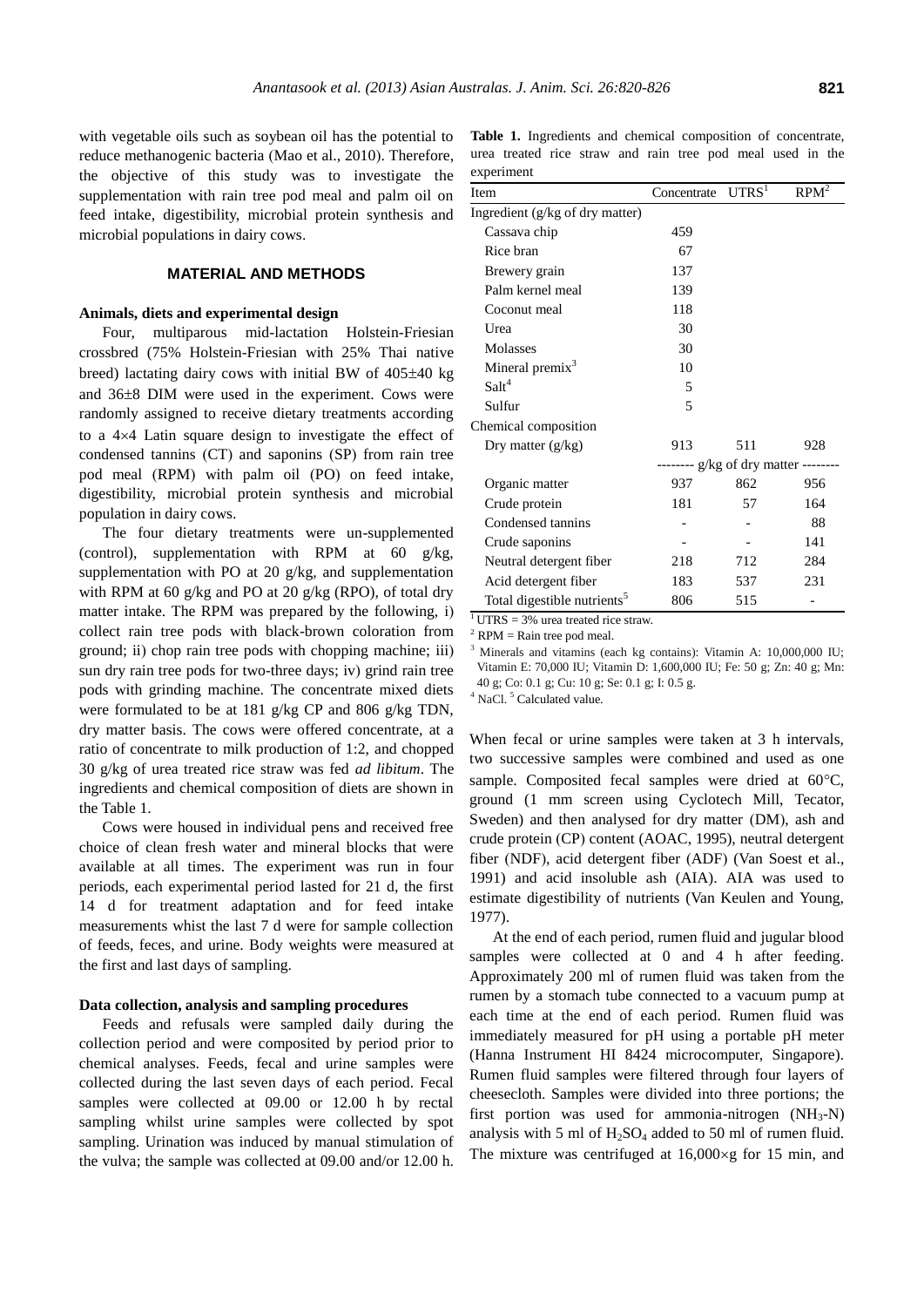the supernatant was stored at -20 $\degree$ C before NH<sub>3</sub>-N analysis using the Kjeltech Auto 1030 analyzer. A second portion was fixed with 10% formalin solution in sterilized 0.9% saline solution. The total direct count of protozoa was made by the methods of Galyean (1989) based on the use of a haemacytometer (Boeco, Hamburg, Germany). The third portion was used to culture bacteria using a roll-tube technique (Hungate, 1969) to identify bacterial groups (cellulolytic, proteolytic, amylolytic and total viable count bacteria).

Urine samples were analyzed for allantoin and creatinine in urine by high-performance liquid chromatography (HPLC) as described by Chen and Gomes (1995). The amount of microbial purines absorbed was calculated from purine derivative excretion based on the relationship derived by Chen and Gomes (1995).

A blood sample (about 10 ml) was collected from a jugular vein (at the same time as rumen fluid sampling) into tubes containing 12 mg of EDTA, and plasma separated by centrifugation at  $500 \times g$  for 10 min (Table Top Centrifuge PLC-02, USA) and stored at -20°C until analysis of blood urea nitrogen (BUN) according to the method of Crocker (1967).

#### **Statistical analysis**

All data were statistically analyzed according to a  $4\times4$ Latin square design using the ANOVA procedure of SAS (1996). Differences between treatment means were determined by Duncan's New Multiple Range Test (Steel and Torrie, 1980). Differences between means with  $p<0.05$ were accepted as representing statistically significant differences.

## **RESULTS AND DISCUSSION**

#### **Effect on feed intakes and nutrient digestibility**

Feed intake and nutrient digestibility as influenced by RPM and/or PO supplementation are presented in Table 2. The results show that total feed intake, intake of urea treated rice straw and concentrate, digestibility of dry matter, organic matter, and ADF were not affected by feed supplementation (p>0.05). Pilajun and Wanapat (2011) also found that adding 30 g/ kg mangosteen peel to the diet had no effect on feed intake. However, Otaru et al. (2011) proposed that voluntary feed intake will be decreased when goats receive diets with PO higher than 40 g/kg DM intake. Although feed intake was not affected by diet supplementation, protein digestibility was lower while NDF digestibility was higher with RPM and RPO supplementation, respectively. Ngamsaeng et al. (2006) found that feeding high levels of dietary SP and/or CT decreased ruminal apparent digestibility, especially of N which therefore increased the flow of material to the duodenum (Klita et al., 1996). Similar to Barry and Manley (1984) who reported that the CT from *Lotus pedunculatus* can increase post ruminal flow of nitrogen and essential amino acids by binding with protein to form tannin-protein complexs, thus increasing rumen by-pass protein. Moreover, Palmquist (1994) indicated that fiber digestion will be restricted when ruminants receive diets with a fat content higher than 70 g/kg DM intake, a level which is higher than in the present study (20 g/kg DM intake). However, Mapato et al. (2012) and Lunsin et al. (2012) found that supplementation of sunflower oil and rice bran oil at 60 g/kg DM intake, respectively decreased digestion coefficients of DM, OM and NDF in lactating dairy cows.

**Table 2.** Effect of rain tree pod meal and palm oil supplementation on feed intake and digestibility

| Items                      | Control <sup>1</sup> | <b>RPM</b>     | PO             | <b>RPO</b>  | <b>SEM</b> | p-value |
|----------------------------|----------------------|----------------|----------------|-------------|------------|---------|
| <b>UTRS DM</b> intake      |                      |                |                |             |            |         |
| kg/d                       | 6.1                  | 6.2            | 6.2            | 6.2         | 0.31       | 0.35    |
| $%$ BW                     | 1.5                  | 1.5            | 1.5            | 1.5         | 0.12       | 0.20    |
| Concentrate DM intake      |                      |                |                |             |            |         |
| kg/d                       | 6.1                  | 7.0            | 6.6            | 7.4         | 0.62       | 0.32    |
| $%$ BW                     | 1.5                  | 1.8            | 1.6            | 1.9         | 0.31       | 0.49    |
| Total DM intake            |                      |                |                |             |            |         |
| kg/d                       | 12.2                 | 13.2           | 12.6           | 13.6        | 0.35       | 0.41    |
| $%$ BW                     | 2.9                  | 3.1            | 3.0            | 3.1         | 0.42       | 0.21    |
| Apparent digestibility (%) |                      |                |                |             |            |         |
| DM                         | 63.2                 | 65.4           | 65.6           | 66.4        | 0.52       | 0.25    |
| <b>OM</b>                  | 67.1                 | 68.4           | 68.8           | 68.6        | 0.38       | 0.56    |
| CP                         | 66.6 <sup>a</sup>    | $60.4^{b}$     | $65.9^{a}$     | $62.8^{ab}$ | 0.61       | 0.03    |
| <b>NDF</b>                 | $63.8^{a}$           | $64.5^{\rm a}$ | $64.0^{\rm a}$ | $65.9^{b}$  | 0.36       | 0.04    |
| ADF                        | 49.6                 | 51.2           | 51.7           | 51.1        | 0.74       | 0.68    |

 $a<sup>b</sup>$  Values on the same row with different superscripts differed (p<0.05).

 $1$ RPM = Rain tree pod meal 60 g/kg DMI, PO = Palm oil 20 g/kg DMI, RPO = Rain tree pod meal 60 g/kg DMI+palm oil 20 g/kg DMI.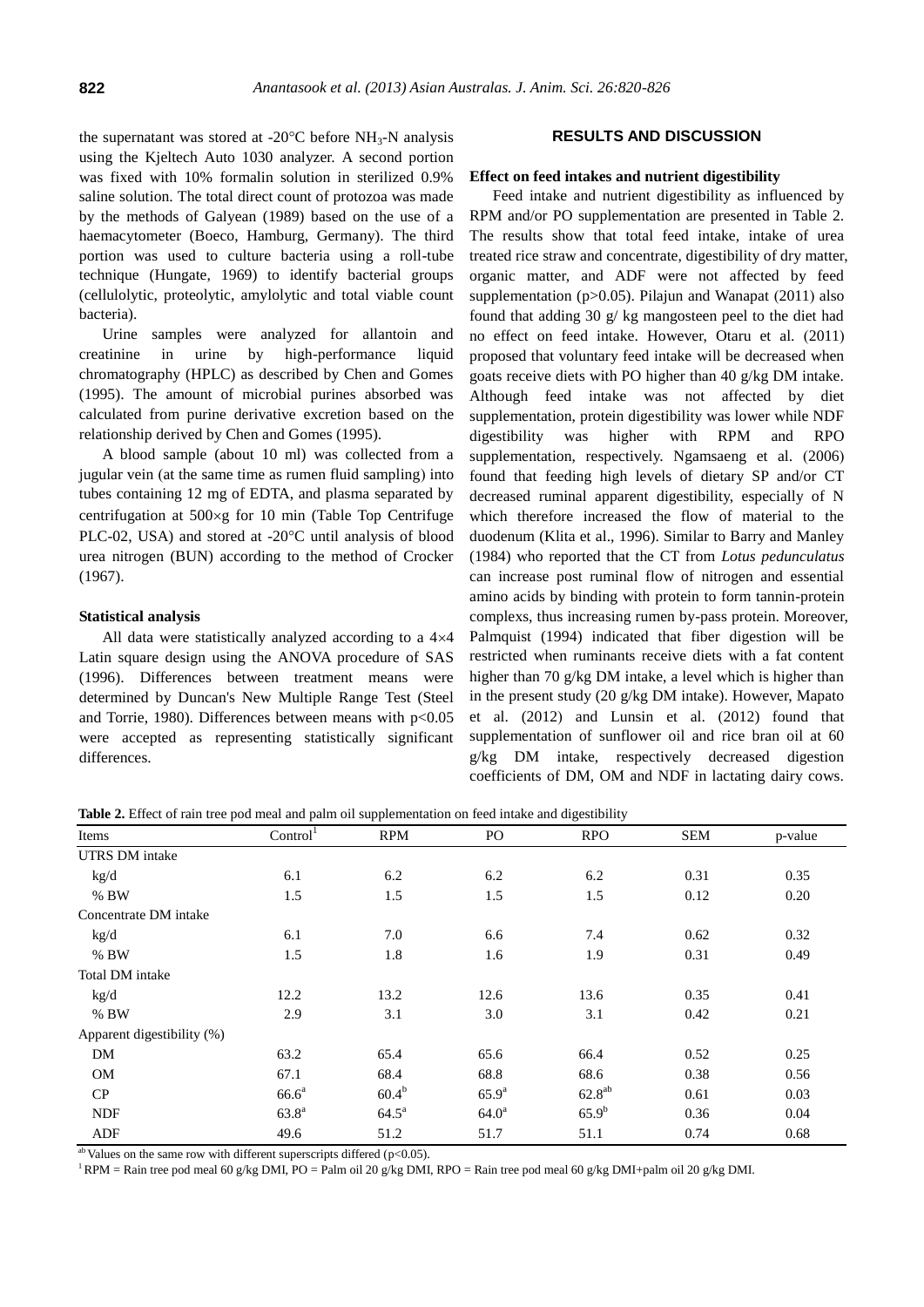The depression following oil supplementation can be explained when oil is supplemented at a high level as oil may coat feed particles which prevents microbial attachment and attack thus reducing the rate of digestibility (Devendra and Lewis, 1973).

# **Effects on ruminal pH, ammonia nitrogen and blood urea nitrogen**

The effects of RPM and/or PO supplementation on ruminal pH and ammonia nitrogen  $(NH<sub>3</sub>-N)$  are presented in Table 3. Ruminal pH values did not differed between treatments and ranged from 6.6 to 6.7. These values were optimal for normal rumen fermentation, microbial growth and microbial activity (Wanapat, 1999). Moreover, BUN concentration in the present study were closer to the normal range as reported by Roseler et al. (1993) who found that balanced diets for lactating dairy cows were associated with average BUN concentration of 15 mg/dl. The present study found that concentrations of BUN were 12.4 to 13.5 mg/dl and the ruminal  $NH<sub>3</sub>-N$  concentration was reduced by RPM and RPO supplementation. These results are similar to those of Grobner et al. (1982) who found a 15% reduction in ammonia concentration when SP was included at 60 mg/kg in the incubation medium. Moreover, addition of an ethanol extract of soapnut (*Sapindus mukorossi*) in an *in vitro* study decreased NH3-N concentration (Kamra et al., 2006). This could be due to CT producing a protein-tannin complexation, decreasing the availability of feed protein for ruminal degradation and ammonia nitrogen release (Makkar, 2003). Moreover, Wanapat et al. (2010) stated that supplementation of a 60 g/kg mixture of coconut oil (CO) and sunflower oil decreased  $NH<sub>3</sub>-N$  concentration by depressing protein degradation. Furthermore, Mapato et al.  $(2010)$  indicated that NH<sub>3</sub>-N concentration reduced when dairy cows received 60 g/kg of sunflower oil, which correlated with a lower CP digestibility. However, earlier

studies reported that NH<sub>3</sub>-N concentration in the rumen of lamb and goat was not affected by PO supplementation, respectively (Dutta et al., 2008; Otaru et al., 2011).

## **Effect on microorganism population**

The influence of RPM and/or PO supplementation on microorganism populations are shown in Table 4. Ruminal protozoa population was reduced through the addition of either RPM or PO in agreement with the previous work in an *in vitro* study (Kongmun et al., 2010) and an *in vivo* study (Mao et al., 2010; Pilajun and Wanapat, 2011). These could be due to PO being rich in C18-fatty acids which have the potential to depress protozoa numbers. On the other hand, Anantasook and Wanapat (2012) found that populations of protozoa decreased with supplementation with RPM containing CT and SP. Similarly, Guo et al. (2008) reported that tea SP have an inhibitory effect on protozoa populations. The sensitivity of protozoa towards plant secondary compounds may be explained by the presence of sterols in cell membranes (Newbold et al., 1997; Wina et al., 2005). Saponins might form complexes with sterol in the cell membrane of protozoa causing destruction of cell membrane (Francis et al., 2002). In contrast, cellulolytic bacteria incrreased with a combination of RPM and PO in the diet. The increased population of cellulolytic bacteria could be explained by plant secondary compounds and oils that have specific toxicity to protozoa. However, Pilajun and Wanapat (2011) reported that cellulolytic bacteria were not affected by either CO or MP supplementation in swamp buffalo. In addition, the population of proteolytic bacteria was decreased by RPM supplementation which may be related to a decreasing  $NH<sub>3</sub>$ -N concentration in the rumen. Jones et al. (1994) reported that growth of proteolytic bacteria was reduced by CT of the legume sainfoin (*O. viciifolia*). Wang et al. (2000) also observed that the growth of *Ruminobacter amylophilus* was

| Items            | Control <sup>1</sup> | <b>RPM</b>        | PO.                | <b>RPO</b>  | <b>SEM</b> | p-value |
|------------------|----------------------|-------------------|--------------------|-------------|------------|---------|
| Ruminal pH       |                      |                   |                    |             |            |         |
| 0 h-post feeding | 6.5                  | 6.6               | 6.5                | 6.6         | 0.04       | 0.75    |
| 4                | 6.6                  | 6.6               | 6.6                | 6.6         | 0.02       | 0.79    |
| Mean             | 6.6                  | 6.7               | 6.6                | 6.6         | 0.02       | 0.72    |
| $NH_3-N$ (mg/dl) |                      |                   |                    |             |            |         |
| 0 h-post feeding | 13.2                 | 10.7              | 11.8               | 11.0        | 0.28       | 0.38    |
| $\overline{4}$   | $25.4^{\rm a}$       | 18.8 <sup>b</sup> | 22.9 <sup>ab</sup> | $21.4^{ab}$ | 0.18       | 0.04    |
| Mean             | 19.6 <sup>a</sup>    | $17.4^{b}$        | $19.5^a$           | $17.6^{b}$  | 0.19       | 0.04    |
| BUN, mg/dl       |                      |                   |                    |             |            |         |
| 0 h-post feeding | 10.1                 | 8.9               | 9.2                | 8.6         | 0.33       | 0.53    |
| 4                | 13.5                 | 13.9              | 14.2               | 13.7        | 0.41       | 0.14    |
| Mean             | 12.9                 | 12.6              | 13.5               | 12.4        | 0.35       | 0.22    |

**Table 3.** Effect of rain tree pod meal and palm oil supplementation on ruminal pH and ammonia nitrogen concentration

<sup>ab</sup> Values on the same row with different superscripts differed (p<0.05).

 $1$ RPM = rain tree pod meal 60 g/kg DMI, PO = palm oil 20 g/kg DMI, RPO = rain tree pod meal 60 g/kg DMI+palm oil 20 g/kg DMI.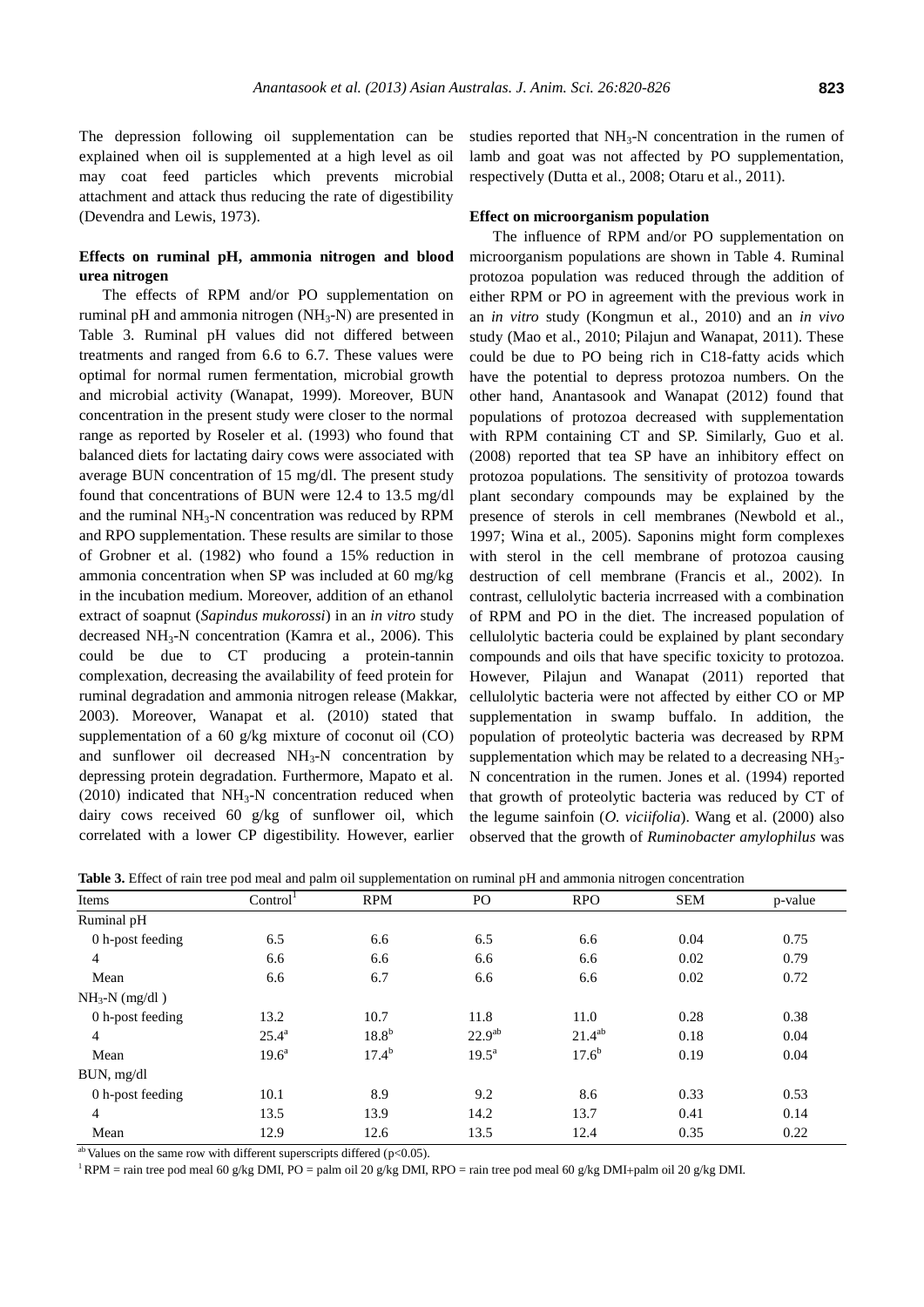| Items                                                          | Control            | <b>RPM</b>         | PO                 | <b>RPO</b>        | <b>SEM</b> | p-value |
|----------------------------------------------------------------|--------------------|--------------------|--------------------|-------------------|------------|---------|
| Direct count, (cell/ml)                                        |                    |                    |                    |                   |            |         |
| Protozoa $(x10^6)$                                             |                    |                    |                    |                   |            |         |
| 0 h-post feeding                                               | $19.3^{\text{a}}$  | $13.2^{ab}$        | 8.3 <sup>b</sup>   | $9.2^{b}$         | 1.17       | 0.05    |
| $\overline{4}$                                                 | 15.0 <sup>a</sup>  | $8.5^{\rm b}$      | 6.8 <sup>b</sup>   | $6.3^b$           | 0.64       | 0.02    |
| Mean                                                           | $17.2^{\rm a}$     | 9.9 <sup>b</sup>   | 7.6 <sup>b</sup>   | 8.0 <sup>b</sup>  | 0.78       | 0.04    |
| Total viable bacterial $(\times 10^9 \text{ CFU}^3/\text{ml})$ |                    |                    |                    |                   |            |         |
| 0 h-post feeding                                               | 5.8                | 6.1                | 6.1                | 6.1               | 0.16       | 0.61    |
| $\overline{4}$                                                 | 6.6                | 6.6                | 6.6                | 6.7               | 0.14       | 0.84    |
| Mean                                                           | 5.7                | 6.3                | 5.8                | 5.9               | 0.23       | 0.67    |
| Cellulolytic bacteria $(\times 10^8 \text{ CFU/ml})$           |                    |                    |                    |                   |            |         |
| 0 h-post feeding                                               | 3.6                | 3.8                | 3.6                | 4.5               | 0.24       | 0.76    |
| $\overline{4}$                                                 | 7.4 <sup>a</sup>   | 7.3 <sup>a</sup>   | 7.4 <sup>a</sup>   | 7.9 <sup>b</sup>  | 0.15       | 0.04    |
| Mean                                                           | $5.3^{\mathrm{a}}$ | $5.5^{\mathrm{a}}$ | $5.5^{\mathrm{a}}$ | $6.6^b$           | 0.23       | 0.04    |
| Proteolytic bacteria $(x10^8 \text{ CFU/ml})$                  |                    |                    |                    |                   |            |         |
| 0 h-post feeding                                               | 2.3                | 2.6                | 2.5                | 2.5               | 0.12       | 0.83    |
| $\overline{4}$                                                 | 7.8 <sup>a</sup>   | $6.4^{\rm b}$      | 7.9 <sup>a</sup>   | 7.1 <sup>ab</sup> | 0.11       | 0.04    |
| Mean                                                           | 5.9 <sup>a</sup>   | $4.5^{\rm b}$      | 6.0 <sup>a</sup>   | $5.6^{ab}$        | 0.10       | 0.14    |
| Amylolytic bacterial $(\times 10^8 \text{ CFU/ml})$            |                    |                    |                    |                   |            |         |
| 0 h-post feeding                                               | 6.9                | 6.8                | 6.7                | 6.7               | 0.23       | 0.88    |
| $\overline{4}$                                                 | 8.0                | 8.1                | 8.0                | 8.3               | 0.20       | 0.40    |
| Mean                                                           | 6.2                | 6.3                | 6.3                | 6.4               | 0.12       | 0.29    |

**Table 4.** Effect of roughage to concentrate ratio and rain tree pod meal supplementation on microbial populations in the rumen

<sup>ab</sup> Values on the same row with different superscripts differed ( $p<0.05$ ).

<sup>1</sup> RPM = Rain tree pod meal 60 g/kg DMI, PO = Plm oil 20 g/kg DMI, RPO = Rain tree pod meal 60 g/kg DMI+palm oil 20 g/kg DMI.

reduced as a result of an alteration of the bacterial cell wall*.* The antimicrobial activities of tannins are ascribed to the interactions of tannins with the extracellular enzymes secreted by the cell wall of bacteria causing morphological changes of the cell wall. Tannins induce membrane disruption, have a direct action on microbial metabolism and cause a deprivation of substrates for microbial growth through the chelation of cations reducing their availability to microbes (Smith et al., 2005). In contrast, Chanthakhoun et al. (2011) reported that proteolytic bacteria were not affected by *Phaseolus calcaratus* supplementation. In the present study populations of total viable bacteria and amylolytic bacteria were not affected by either RPM or PO

supplementation  $(p>0.05)$ .

#### **Effect on microbial protein synthesis**

Microbial protein synthesis in the rumen provides the majority of protein supplied to the small intestine of ruminants, accounting for 50 to 80% of total absorbable protein (Firkins et al., 2007). In the present study, the excretion of creatinine and allantoin concentrations in urine were not affected in any of the treatments (p>0.05) (Table 5). In contrast, allantoin absorption and microbial crude protein (MCP) were increased by RPM supplementation. The MCP flow from the rumen as a result of allantoin absorption ranged from 284.6 to 339.3 g/d, respectively.

**Table 5.** Effect of rain tree pod meal and palm oil supplementation on excretion of purine derivatives (PD) and microbial nitrogen supply in lactating dairy cows

| Items                         | Control <sup>1</sup> | <b>RPM</b>         | PO.             | <b>RPO</b>         | <b>SEM</b> | p-value |
|-------------------------------|----------------------|--------------------|-----------------|--------------------|------------|---------|
| Purine derivatives (mmol/d)   |                      |                    |                 |                    |            |         |
| Allantoin excretion           | 256.9                | 292.7              | 274.4           | 281.88             | 11.25      | 0.95    |
| Allantoin absorption          | $284.6^a$            | $339.3^{b}$        | $303.1^{\circ}$ | 307.7 <sup>a</sup> | 9.50       | 0.04    |
| Urine creatinine              | 26.1                 | 27.6               | 26.5            | 27.3               | 0.47       | 0.34    |
| MCP <sup>1</sup> (g/d)        | $712.4^{\rm a}$      | 759.7 <sup>b</sup> | $731.3^a$       | $734.4^a$          | 8.25       | 0.03    |
| EMNS <sup>2</sup> (g/kg OMDR) | $26.9^{\rm a}$       | 31.9 <sup>b</sup>  | $27.1^{\circ}$  | $30.4^{b}$         | 1.01       | 0.04    |
|                               |                      |                    |                 |                    |            |         |

a,b Means in the same row with different superscripts differ (Pb0.05).

<sup>1</sup> Microbial crude protein (MCP) (g/d) = 3.99×0.856×mmol of purine derivatives excreted (Galo et al., 2003).

<sup>2</sup> Efficiency of microbial N supply (EMNS), g/kg of OM digested in the rumen (OMDR) = ((MCP (g/d)×1,000)/DOMR (g)), assuming that rumen digestion = 65% of digestion in total tract.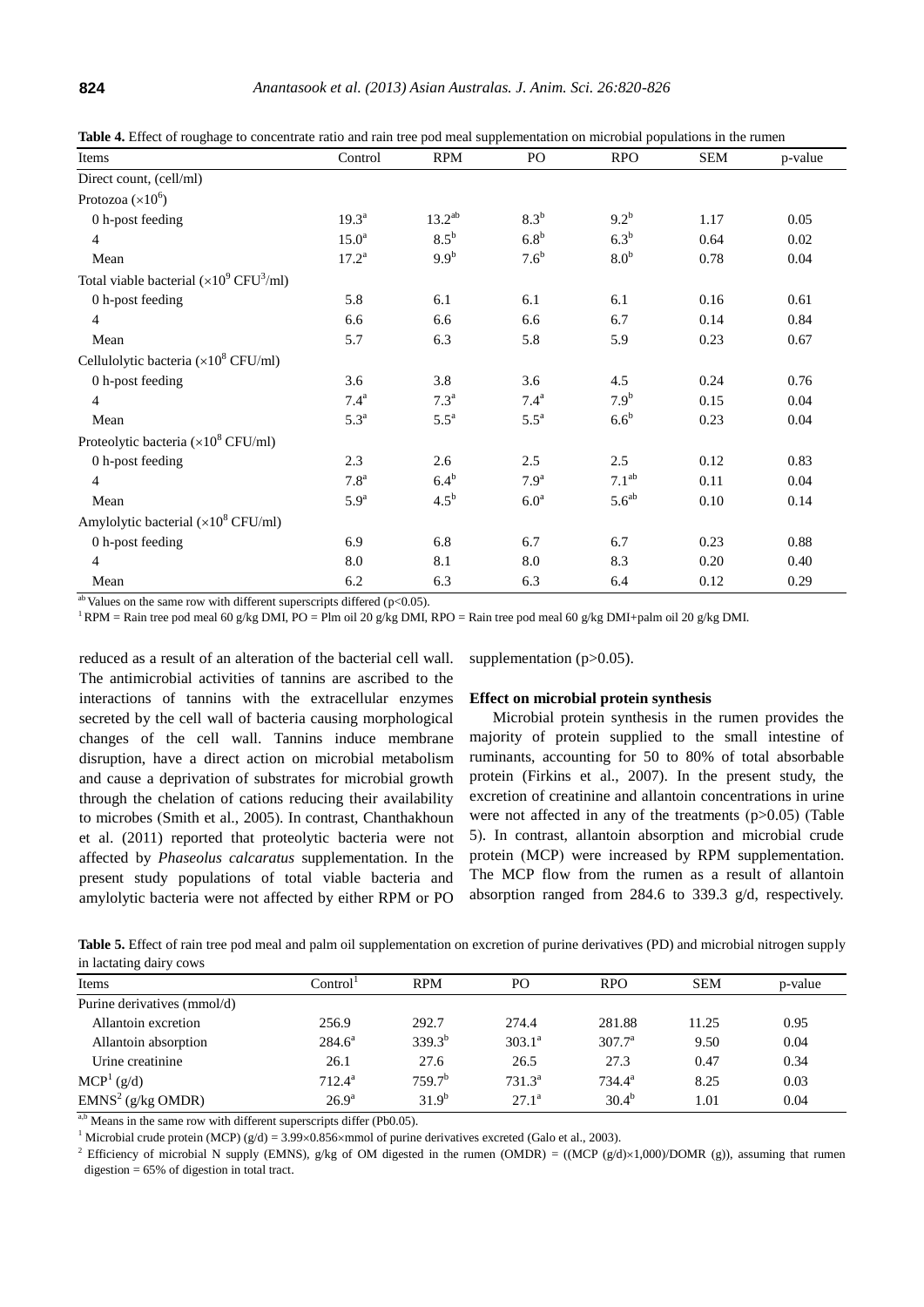Moreover, supplementation of RPM or RPO resulted in the greatest microbial protein synthesis in terms of quantity and efficiency. Similarly, Anantasook et al. (2013) reported that efficiency of microbial protein synthesis was increased in dairy steers supplemented with RPM. Chanthakhoun et al. (2011) also found that feeding *Phaseolus calcaratus* hay resulted in increasing efficiency of microbial protein synthesis in swamp buffalo. This could be due to effect of RPM reducing the protozoal population which contributed significantly to intra-ruminal cycling of microbial N and reducing the EMPS (Jouany, 1996). Therefore, reducing protozoa populations could improve dietary N utilization and increase MPS flow to the intestine (Wang et al., 2012).

## **CONCLUSIONS**

No negative effect was observed on feed intake when RPM and/ or PO was added to the diet of dairy cows. Furthermore, fiber digestibility and cellulolytic bacteria were increased withh supplementation with PO. Supplementation of RPM lowered CP digestibility,  $NH_3-N$ concentration, proteolytic bacteria and protozoa populations which resulted in greater microbial crude protein. In addition, efficiency of microbial N supply was increased in both RPM and RPO treatments.

## **ACKNOWLEDGEMENTS**

The authors would like to express most sincere thanks to the Tropical Feed Resources Research and Development Center (TROFREC), The Office of the Higher Education Commission and Thailand Research Fund (TRF) through the Royal Golden Jubilee Ph.D. Program, Department of Animal Science, Faculty of Agriculture, Khon Kaen University, for kind financial support, experimental animals, laboratory and the use of research facilities. Special thanks are also extended to Mr. Nirote Sornsungnern, Head of the Dairy Production Section, Khon Kaen University, Thailand.

## **REFERENCES**

- Anantasook, N. and M. Wanapat. 2012. Influence of rain tree pod meal supplementation on rice straw based diets using *in vitro*  gas fermentation technique. Asian Australas. J. Anim. Sci. 25:325-334.
- Anantasook, N., M. Wanapat and A. Cherdthong. 2013. Manipulation of ruminal fermentation and methane production by supplementation of rain tree pod meal containing tannins and saponins in growing dairy steers. J. Anim. Physiol. Anim. Nutr. DOI: 10.1111/jpn.12029
- Abdl-Rahman, M. A. 2010. *In vitro* manipulation of rumen fermentation efficiency by fumaric acid-bentonite coupled addition as an alternative to antibiotics. J. Agric. Sci. 2:174- 180.
- AOAC. 1995. Official Method of Analysis, 16<sup>th</sup> ed. Animal Feeds: Association of Official Analytical Chemists, VA, USA.
- Barry, T. N. and T. R. Manley. 1984. The role of condensed tannins in the nutritional value of *Lotus pedunculatus* for sheep. 2. Quantitative digestion of carbohydrates and proteins. Br. J. Nutr. 51:493-504.
- Chanthakhoun, V., M. Wanapat, C. Wachirapakorn and S. Wanapat. 2011. Effect of legume (*Phaseolus calcaratus*) hay supplementation on rumen microorganisms, fermentation and nutrient digestibility in swamp buffalo. Livest. Sci. 140:17-23.
- Chen, X. B. and M. J. Gomes. 1995. Estimation of microbial protein supply to sheep and cattle based on urinary excretion of purine derivative-an overview of 215 the technique details. Occasional Publication 1992. International Feed Resources Unit, Rowett Research Institute, Aberdeen, UK.
- Cowan, M. M. 1999. Plants products as antimicrobial agents. Clin. Microbiol. Rev. 12:564-582.
- Crocker, C. L. 1967. Rapid determination of urea nitrogen in serum or plasma without deproteinization. Am. J. Med. Technol. 33:361-365.
- Devendra, C. and D. Lewis. 1973. The interaction between dietary lipids and fibre in the sheep 1. A comparison of the methods used for crude fibre and acid-detergent fibre estimations. Anim. Prod. 17:275-280.
- Dutta, T. K., M. K. Agnihotri and S. B. N. Rao. 2008. Effect of supplemental palm oil on nutrient utilization, feeding economics and carcass characteristics in post-weaned Muzafarnagari lambs under feedlot condition. Small Rumin. Res. 78:66-73.
- European Union. 2003. Regulation (EC) No. 1831/2003 of the European parliament of the council o 22 September 2003 on additives for use in animal nutrition. Off. J. Eur. Union, 268:29-43.
- Firkins, J. L., Z. Yu and M. Morrison. 2007. Ruminal nitrogen metabolism: perspectives for integration of microbiology and nutrition for dairy. J. Dairy Sci. 90:E1-E16.
- Francis, G., Z. Kerem, H. P. S. Makkar and K. Becker. 2002. The biology action of saponis in animal systems: A review. Br. J. Nutr. 88:587-605.
- Galo, E., S. M. Emanuele, C. J. Sniffen, J. H. White and J. R. Knapp. 2003. Effects of a polymer-coated urea product on nitrogen metabolism in lactating Holstein dairy cattle. J. Dairy Sci. 86:2154-2162.
- Galyean, M. 1989. Laboratory Procedures in Animal Nutrition Research. New Mexico State University.
- Grobner, M. A., D. E. Johnson, S. R. Goodall and D. A. Benz. 1982. Sarsaponin effects on *in vitro* continuous flow fermentation of a high grain diet. J. Anim. Sci. 55:491-497.
- Guo, Y. Q., J. X. Liu, Y. Lu, W. Y. Zhu, S. E. Denman and C. S. McSweeney. 2008. Effect of tea saponin on methanogenesis, microbial community structure and expression of mcrA gene, in cultures of rumen micro-organisms. Lett. Appl. Microbiol. 47:421-426.
- Hristov, A. N. and J. P. Jouany. 2005. Factors affecting the efficiency of nitrogen utilization in the rumen. In: Nitrogen and Phosphorus Nutrition of Cattle and Environment (Ed. A. N. Hristov and E. Pfeffer). CAB International, Wallingford, UK. 117-166.